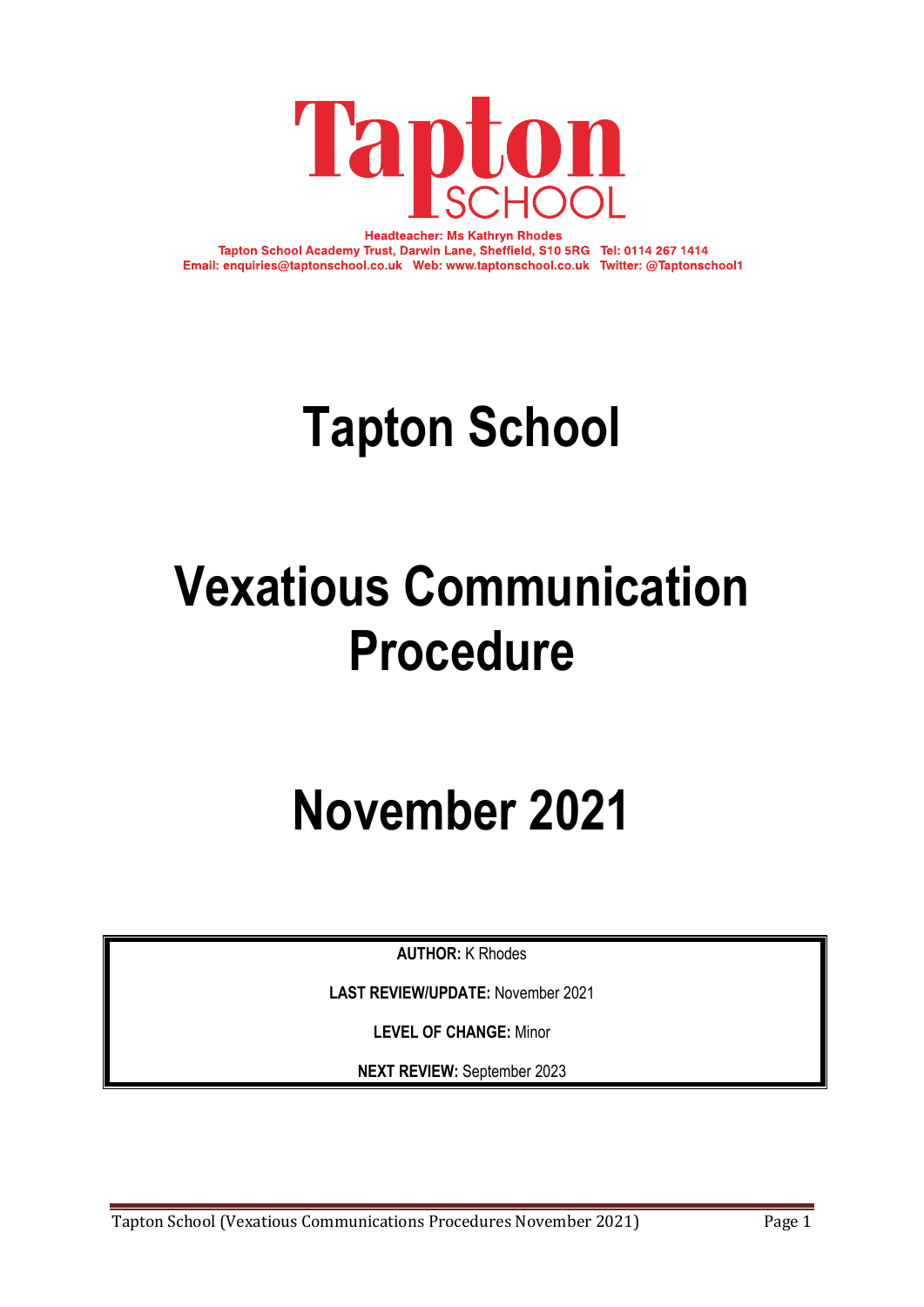The Tapton Communication Principles clearly state that all members of Tapton School will communicate appropriately, professionally and in a timely way with parents carers and members of the community. Equally, we expect that parents, carers and members of the local community should always communicate with Tapton staff in a respectful and appropriate way. This includes conversations when visiting the school, telephone calls, letters and emails.

This document includes the following:

- A definition of vexatious communication
- School procedure for dealing with vexatious communication

### **Vexatious Communication**

Communication between home and school (or indeed the school and its local community) is extremely important. We work in partnership to ensure young people achieve all that they can. If parents, carers or members of the community are dissatisfied with the school then there is a clear complaints procedure.

Vexatious communication includes conversations (face to face or on the phone), letters or emails that are:

- Overly persistent i.e. continuing to communicate with a colleague even when it has been made clear that they have responded to a complaint and dealt with it. If a complainant is still dissatisfied they have recourse to the next step in the complaints procedure. As a school we have an additional step in our approach to dealing with complaints – we take additional professional advice. This might mean the complaint is discussed by a wider group of professionals in school, with the school governors, with colleagues in another school or with professionals working for another organisation (e.g. an anti-bullying charity). This ensures we have done all we can and if the complainant is still dissatisfied, they must take the next step in the complaints procedure. A final point is that our communications principles state that we will aim to set up a meeting in most circumstances if more than three emails are exchanged. If this meeting is offered but the complainant does not wish to meet then colleagues in school will politely end the communication.
- Inappropriate in manner i.e. when pejorative, mean spirited, personal or inappropriate comments are made.
- Threatening i.e. direct or indirect threats about what might be done or they would like to do. This may be threats of a physical nature or to do with what they will say to or about a colleague or the school (this may involve threats of contact with external agencies). It may also include speaking to colleagues in an unpleasant or bullying manner or using abusive or threatening language.
- Prolific prolific correspondence or excessive email or telephone contact about a concern or complaint